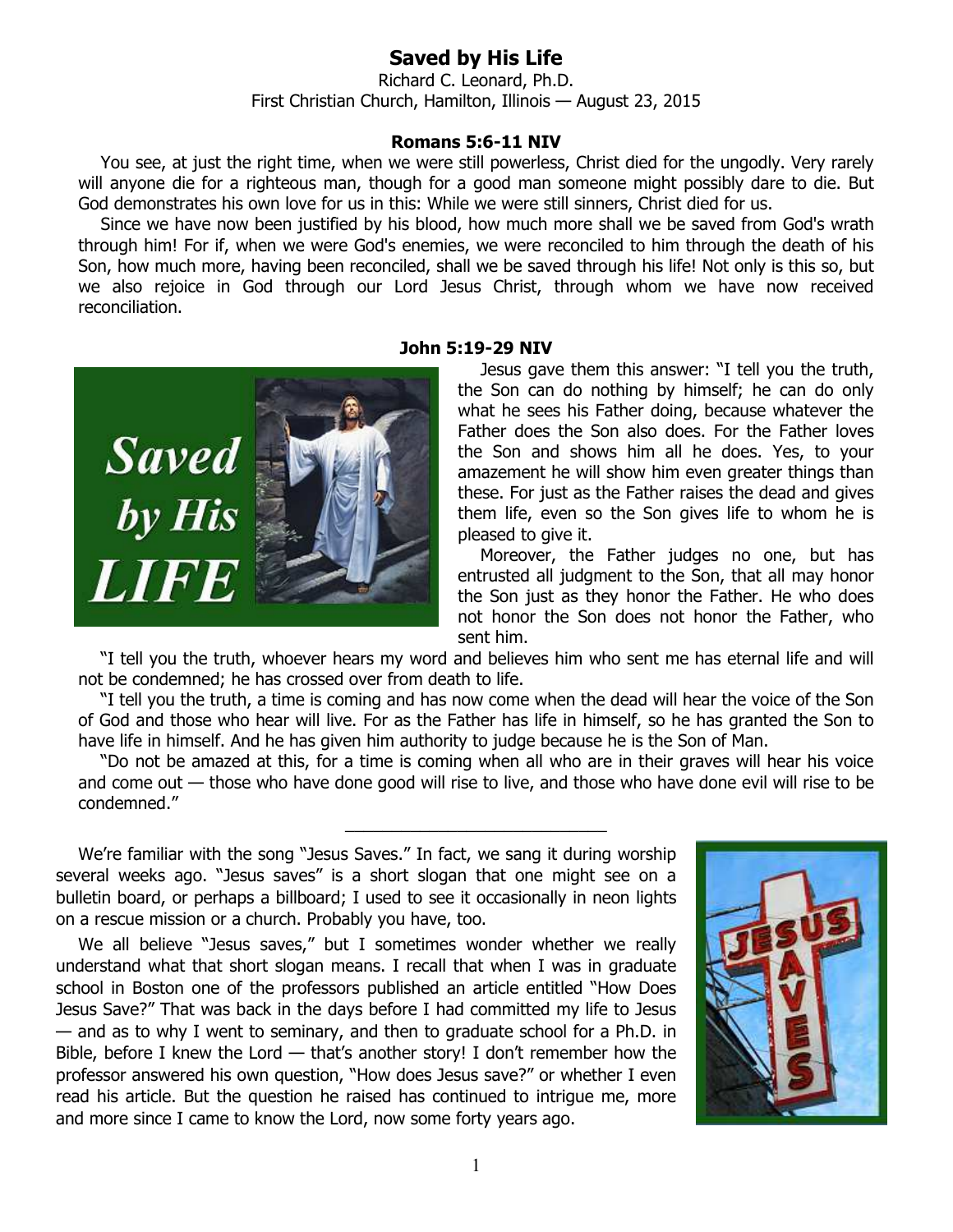So today I'd like to step back from just repeating that slogan, "Jesus saves," and take a more in-depth look at what the Bible has to say about it. I propose to do this by taking up four questions: (1) What is salvation in the Bible? (2) What is salvation *from* in the New Testament? (3) What is salvation *into* in the New Testament? (4) How does Jesus save?

So, first, **what is salvation in the Bible?** We often speak of concepts like sin or salvation as if they were entities with an independent existence somewhere "out there," entirely apart from the people affected by them. Thus we might speak of salvation as though it were a kind of substance we either have or don't have like an antidote administered for a poison in our system  $-$  that is, sin  $-$  and which guarantees a heavenly destiny in the same way that a drug we might take would relieve us of the symptoms of an illness. It should be obvious, I believe, to anyone who knows the Bible that that this isn't a *biblical* way to speak about salvation. Salvation isn't a mechanical device we can apply, or a magical substance we can swallow. In Scripture, salvation is *something that happens to people* when they get the help they need.

Salvation: yeshu'ah ישועה soteria σωτηρια Soter = Savior

Several years ago, while I was teaching a men's Bible class in another church in the Tri-State area, I did a study of the idea of salvation in Scripture. My approach was to look at the Hebrew and Greek words the English Bible translates as "salvation" to see what they really mean.

Without going into detail here, the main word in the Hebrew Bible is *yeshu'ah*. That word means liberation, deliverance, or rescue. It has the sense of freeing somebody from restrictions placed upon them, like clearing away a roadblock or opening up a wider pathway by which to escape danger. Other related words in Hebrew have much the same

sense. (As you know, Jesus' Hebrew name, Yeshua, comes from this word *yeshu'ah*, as we read in Matthew 1:21 where Joseph is told, "You shall call his name Jesus, for he will save his people from their sins.")

In the New Testament, the corresponding Greek word is *soteria*, related to the verb sozo which means to save, deliver, or rescue. The noun, *soter*, is translated "savior." What's interesting, in the New Testament, is that the Roman Emperor also called himself *soter* or savior. Through Roman domination of the Mediterranean world, Caesar claimed to bring peace, prosperity, and deliverance  $-$  that is, salvation  $-$  to the people under his rule. We can understand why the early Christians, who instead proclaimed Jesus as Savior, encountered persecution from Roman authorities. In our nation where public policy and morality have often been shaped through the influence of the churches, we have forgotten the political implications when we declare that Jesus is our Savior. But, sadly, we're beginning again to see the legal and political cost of being loyal to Jesus as Savior and Lord. Friends, I must warn you: If you're in church, you're in politics.

The point I'd like to make, in studying these biblical terms, is that most often salvation is *deliverance or* rescue from an outside threat that has attacked or enslaved someone. In many churches today, salvation is presented as deliverance from some internal state, usually called "sin" (we'll say more about that shortly). But typically, in the Bible, salvation is what happens when people are set free from an external enemy, some outside force that has them in its grip and threatens to destroy them.

And that brings us to our second question: **What is salvation from in the New Testament?** Usually we talk about salvation from sin, but *what is sin?* I think it's a fair statement that what the Bible means by sin is made clear in the first chapters of Genesis, where Adam and Eve yield to the tempter's enticement: Eat this forbidden fruit, and "you will be like God." In other words, sin is basically ignoring God and putting myself in his place. Sin is not just a specific action, as though I were to violate one of the Ten Commandments. All the commandments follow from the first commandment, "You shall have no other gods before me" (Exodus 20:3). Sin is rebellion against God, refusing to take him into account, dropping him off your radar screen as though he's totally irrelevant to the way you think and the way you conduct your life. Everything else — murder, theft, lying, infidelity, enviousness, unforgiveness, and all results of self-centeredness — flow out of that basic attitude of indifference to the Creator.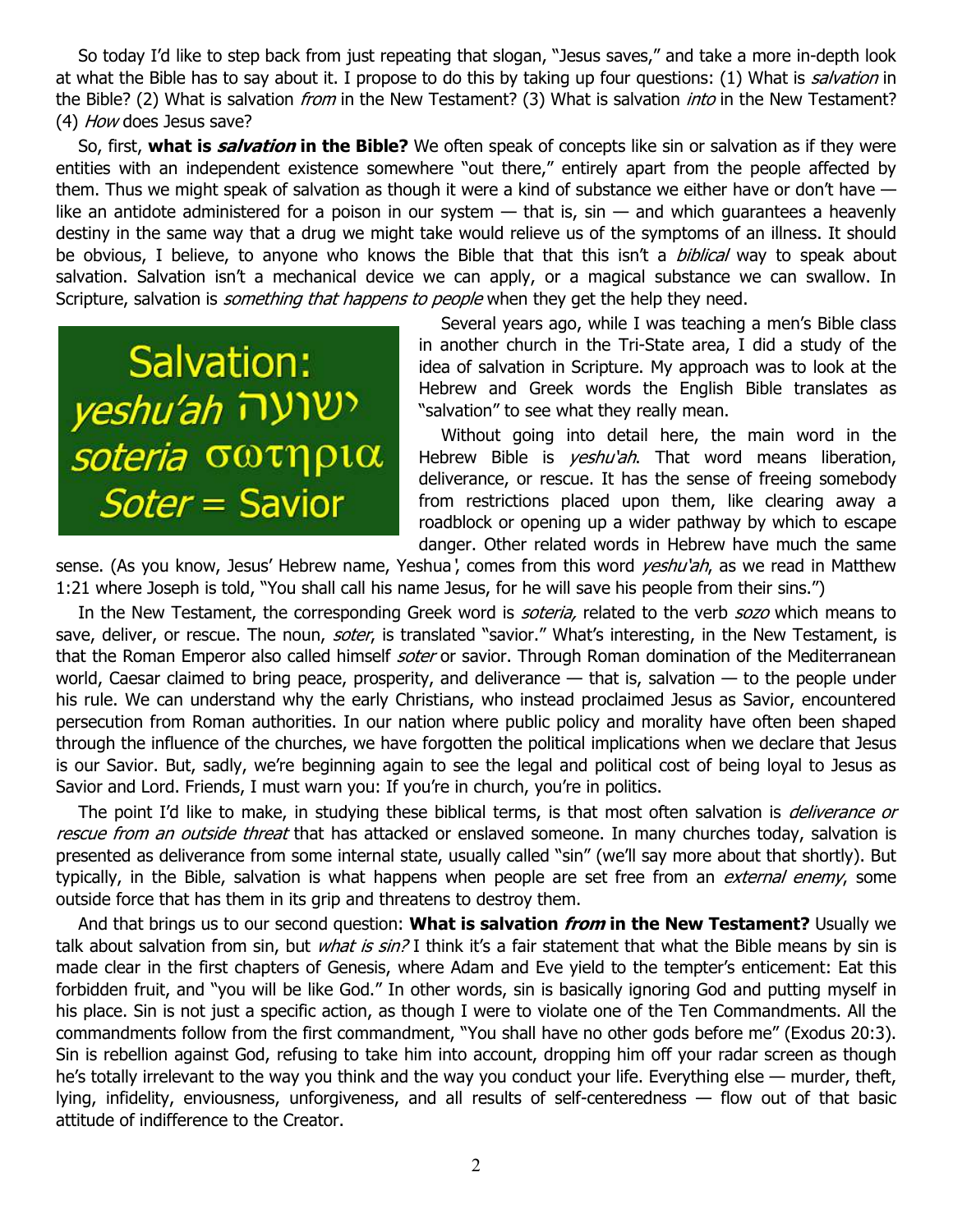But that indifference to God is built into human culture, for all people, like those who erected the tower of Babel, desire to "make a name for themselves" without taking God into account. Unless you regularly watch the news on Pat Robertson's Christian Broadcasting Network, for example, you will listen for days to the news channels without hearing any reference to God. The dominant philosophy of our culture has ruled the Creator out of consideration, not only in politics or the economy but also in science, which is supposed to be the search for the facts. When the findings of scientific inquiry seem to point to the activity of a Creator — as, for example, in the information encoded in the DNA sequence of living cells, which could never have evolved by accident — many scientists refuse to follow that evidence to its rational conclusion, and remain adamant in their atheism.



The biblical authors are fully aware that a reasonable person has to accept the reality of God simply by observing the universe. Psalm 19 begins, "The heavens are telling the glory of God; and the firmament proclaims his handiwork" (Psalm 19:1). The apostle Paul reminds the Christians of Rome, "The wrath of God is being revealed from heaven against all the godlessness and wickedness of men who suppress the truth by their wickedness, since what may be known about God is plain to them, because God has made it plain to them. For since the creation of the world God's invisible qualities — his eternal power and divine nature have been clearly seen, being understood from what has been made, so that men are without excuse" (Romans 1:18-20).

In the light of Paul's statement, shouldn't we have said that salvation is rescue from God's wrath, just as Paul says in Romans 5? But if you look at how Paul understands the wrath of God, we see that it's not some special punishment, like a bolt of lightning or the earth opening up to swallow someone. Rather, God's wrath is self-inflicted by those who ignore him; all God has to do to enact his wrath is to stand by  $-$  to "give them up," as Paul says — and let people play out the consequences of the bad decisions they've made against his will. The worldview that excludes God, in spite of clear evidence of his reality, is what lies at the heart of all sin, and that worldview contains the seeds of its own judgment and condemnation. As the Gospel of John puts it, "This is the judgment, that the light has come into the world, and men loved darkness rather than light, because their deeds were evil" (John 3:19).

When we ask, then, "What is salvation *from* in the New Testament? the answer is that salvation is deliverance from that false worldview. Salvation is rescue from an enslaving and destructive prejudice that prevents a person, or a whole society, from recognizing God, especially what God is doing in world history through his risen Messiah, Jesus.

Repentance: metanoia μετανοια • Change of mind

- A new way of seeing reality
- A new "worldview"

Salvation involves adopting a different worldview, a new lens through which we look at things. The biblical word for this is repentance, or *metanoia*  $-$  changing your mind. That's exactly how the apostle Peter presents it to the Jews of Jerusalem in that first Christian announcement on the Day of Pentecost: You had Jesus crucified, but God raised him up as both Lord and Messiah, and you've seen the evidence for that. Therefore you need to repent  $-$  change your minds about God and what he's doing. "Save yourselves from this corrupt generation," Peter pleads with them, by coming to a different understanding of reality, of what's actually happening. It's the prevailing culture, with its twisted thinking, that has enslaved you, and from which you need to

be delivered or saved. In the opening of his letter to the Galatians, that's what the apostle Paul says Jesus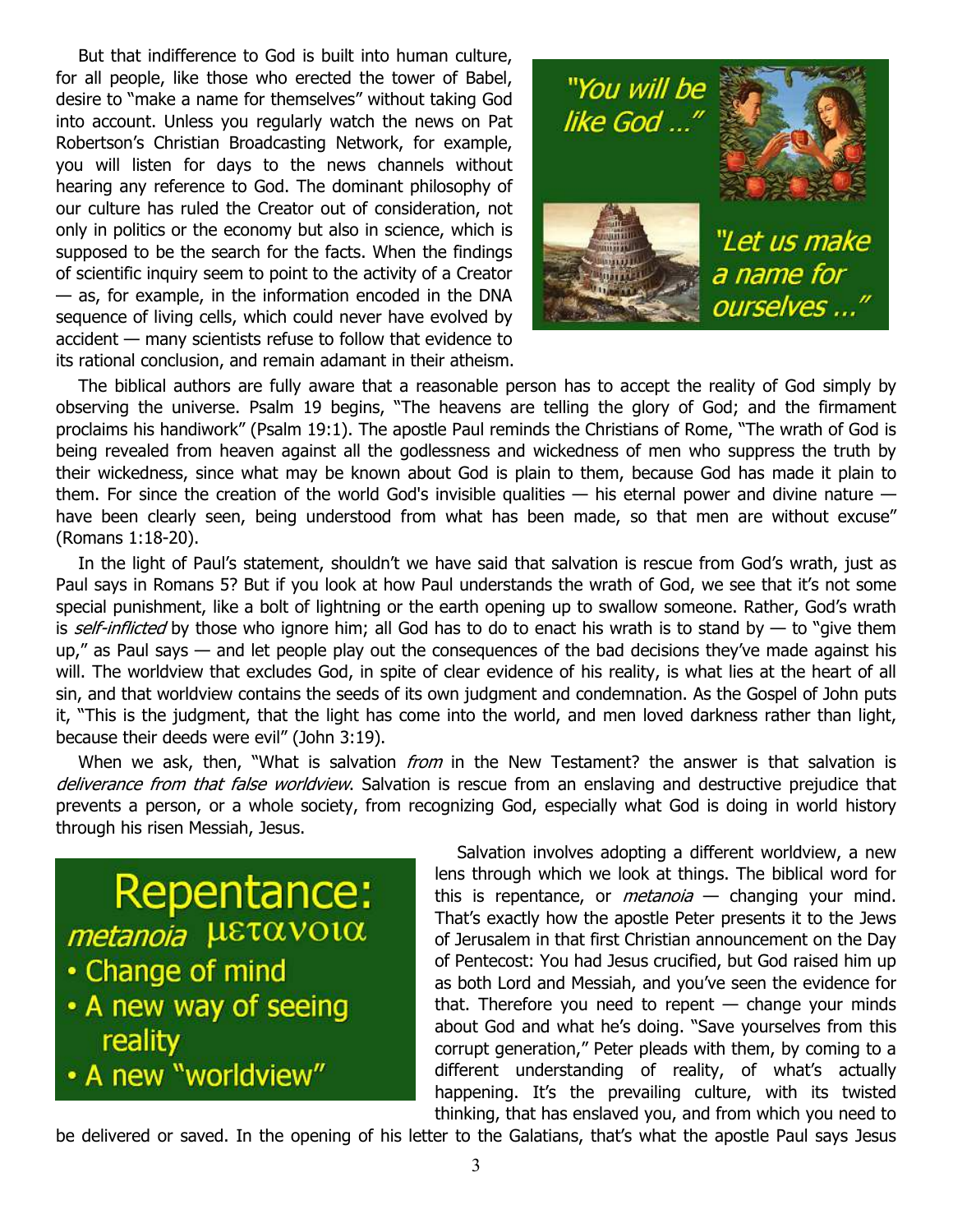came to do; he "gave himself for our sins to rescue us from the present evil age" (Galatians 1:4). So repentance doesn't just mean, "Yes, Lord, I've sinned and I'm turning away from my sin." Repentance means, "Oops — I see that my thinking has been wrong, and now I see things differently."

Today millions are trapped in bondage to false understandings of what's real — whether imposed by media, the educational establishment, political ideologies, non-Christian religions, dysfunctional behavior patterns or destructive habits. These are the enemies from which people need to be delivered, or "saved," so that they can enjoy the life for which God has created them. Salvation, in the Bible, isn't just a matter of fixing something inside you or me so we can be assured of a place in heaven. It's a matter of rescuing us from false values and perspectives that have been imposed upon us from outside — things that keep us from being what God want us to be.

So that brings us to our third question: **What is salvation into in the New Testament?** To introduce that topic, let me read from the words of Jesus in the 5th chapter of the Gospel of John: "I tell you the truth, whoever hears my word and believes him who sent me has eternal life and will not be condemned; he has

crossed over from death to life" (John 5:24). Jesus isn't speaking here of life after death, or to use the traditional English phrase, "everlasting life." The Greek expression is zoen aionion, literally, "life of the aeon," or of the age, a phrase that has no time qualifier. N. T. Wright translates this verse as follows: "Anyone who hears my word, and believes in the one who sent me, has the life of God's coming age. Such a person won't come into judgment. They will have passed out of death into life" (The Kingdom New Testament).

It's clear that people who've put their faith in Jesus already have a different kind of life from what they had before, and

that's what they've been *saved into*. This note is struck repeatedly in the New Testament. For example, the apostle John writes in his First Letter, "This is the testimony: God has given us eternal life, and this life is in his Son. He who has the Son has life; he who does not have the Son of God does not have life" (1 John 5:11). Earlier in the letter, he states, "We know that we have passed from death to life, because we love our brothers. Anyone who does not love remains in death" (1 John 3:14). The apostle Paul writes to the Colossians, "Since, then, you have been raised with Christ, set your hearts on things above, where Christ is seated at the right hand of God. Set your minds on things above, not on earthly things. For you died, and your life is now hidden with Christ in God" (Colossians 3:1-3).

Since Jesus, John and Paul were speaking to people who were walking around in an ordinary, earthly existence, evidently the life they could have as a result of being "saved" wasn't something that had to wait for them to pass away before they could enjoy it.

What, then, is this new life, "the life of God's coming age"? It is, obviously, the replacement for the old life, the life of "the present evil age" Paul wrote about to the Galatians, or the life of the "corrupt generation" that Peter appealed to his audience to save themselves from. It's a life that follows from *repentance*, changing our mind about what's real. It's a life that results from adopting a different worldview that lifts us above the false values and twisted choices thrust upon us by a corrupt culture that has no place for God. It's a life based not upon our Adam-like self-centered striving, but on the image of true humanity revealed in Messiah Jesus, the "second Adam." As the Spirit of Jesus works out his purposes in us, we take on a changed attitude and a new pattern of behavior that reflects the reality of God, in whom we "live and move and have our being" (Acts 17:28).

In the New Testament there are plenty of descriptions of this new kind of life, "the life of God's coming age," the life of the future world God is building already in the midst of the present era, beginning with the resurrection of the Son of God. Just to give one example, let's look at Ephesians 4:22-32:

You were taught, with regard to your former way of life, to put off your old self, which is being corrupted by its deceitful desires; to be made new in the attitude of your minds; and to put on the new self, created to be like God in true righteousness and holiness.

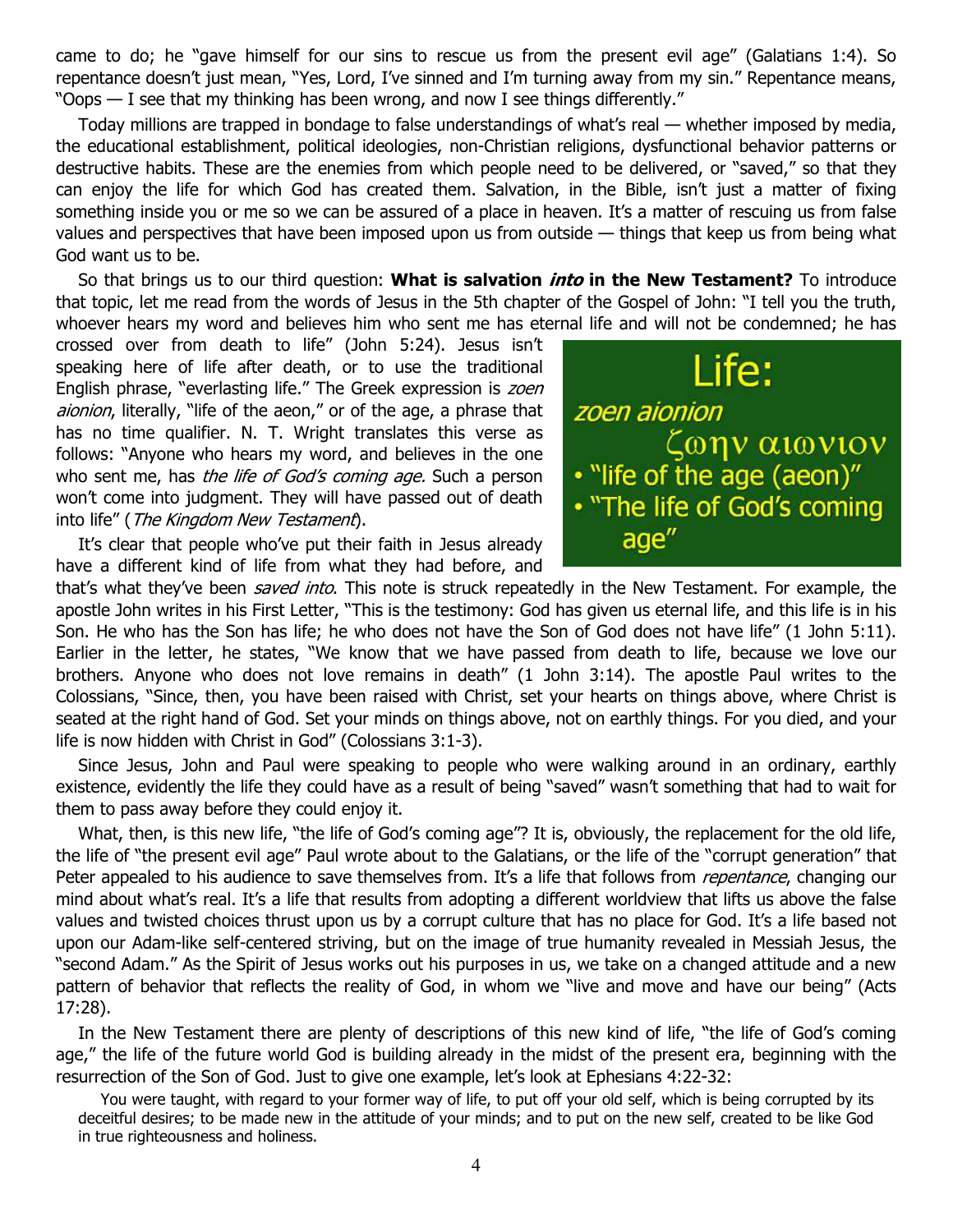## Saved into the life of God's new age (an example):

- A renewed way of thinking
- A new self, recreated with God's faithful qualities
- Truthfulness in the body of Christ
- Sharing with those in need
- Compassion toward others
- Forgiveness of past hurts
- A life modeled after Jesus

(Ephesians 4:22-32)

Therefore each of you must put off falsehood and speak truthfully to his neighbor, for we are all members of one body. "In your anger do not sin": Do not let the sun go down while you are still angry, and do not give the devil a foothold. He who has been stealing must steal no longer, but must work, doing something useful with his own hands, that he may have something to share with those in need.

Do not let any unwholesome talk come out of your mouths, but only what is helpful for building others up according to their needs, that it may benefit those who listen. And do not grieve the Holy Spirit of God, with whom you were sealed for the day of redemption. Get rid of all bitterness, rage and anger, brawling and slander, along with every form of malice. Be kind and compassionate to one another, forgiving each other, just as in Christ God forgave you.

This, then, is what Jesus *saves us into*: a new kind of life that expresses God's purpose for all people, and which will be the possession of all faithful people once God restores this world to what it was supposed to be before human sin ruined it.

But there remains the fourth question in our outline: **How does Jesus save?** Multi-volume theological tomes have been written on this topic, and I have only a few pages to deal with it before my time expires! We're going to have to just scratch the surface, but let's see what we can do. And let me add that explaining how Jesus saves comes after the fact. First Jesus saves, and then we try to figure out how he did it. So there may be multiple ways in which he rescues us, and my explanation is only one of many.

For a start, let's look at this summary of salvation Paul offers in Romans 5: "But God demonstrates his own love for us in this: while we were still sinners, Christ died for us. Since we have now been justified by his blood, how much more shall we be saved from God's wrath through him! For if, when we were God's enemies, we were reconciled to him through the death of his Son, how much more, having been reconciled, shall we be saved through his life!" (Romans 5:6- 11).

The Messiah died for us, Paul says — because that's what "Christ" means, not Jesus' last name but his title as Messiah of Israel. That's hugely important, because we have to see the work of Jesus as the fulfillment of God's plan for Israel. Adam



messed up, the Bible tells us, and as a result the whole human race got messed up. So God chose one people to do the right thing, and get his message to the rest of the world — in fact, to be the kind of world God wants to rebuild. Thus God called Abraham as the father of a new people, and then confirmed that calling in giving Israel the Law through Moses. But even Israel messed up and turned away from the Lord; the people God chose to begin solving the problem became part of the problem, as God knew they would. Somebody had to bear the penalty for that faithlessness, and also do what God's faithful people were supposed to do: to bless all the people of the earth. But that somebody could only be one who summed up Israel in himself; he could only be the Son of God, a title given to the kings of Israel. He could only be Israel's Messiah.

Therefore the Messiah had to die upon the cross, bearing in his tortured body all the sin not only of Israel but of all the people Israel was supposed to bring back to God, but couldn't — namely, you and me. "At just the right time," Paul says, "Christ died for the ungodly" — people without God, and with no concern for, nor any understanding of, his ways. In this way people could receive forgiveness and be brought back to God. As Paul writes elsewhere, "God was reconciling the world to himself in Christ, not counting men's sins against them" (2 Corinthians 5:19).

That's the way salvation is usually preached: "Christ died for our sins, so God won't condemn us but will give us a future and a hope." That's true, supremely true — but it's only half the story. As Paul says in our